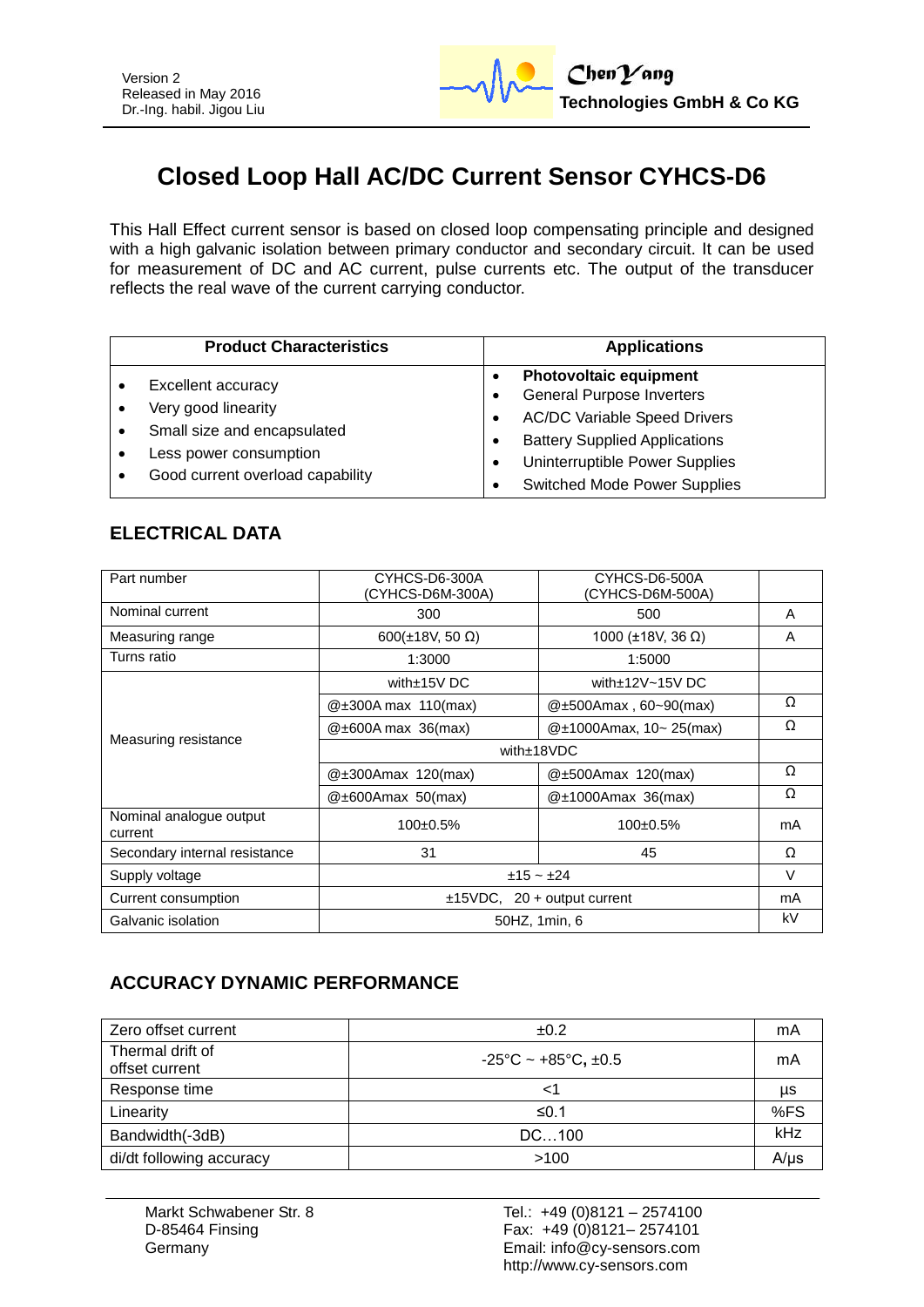

### **GENERAL DATA**

| Operating temperature | $-25 - +85$  |  |
|-----------------------|--------------|--|
| Storage temperature   | $-40 - +100$ |  |

## **Dimensions (mm)**

#### **CYHCS-D6-xxxx**



Current direction



#### **Terminal Arrangement**

| ÷: | $+15V$ |
|----|--------|
| ÷  | -15V   |
| M: | Output |

**Screw connector:** DG300-5.0 Screw terminal block